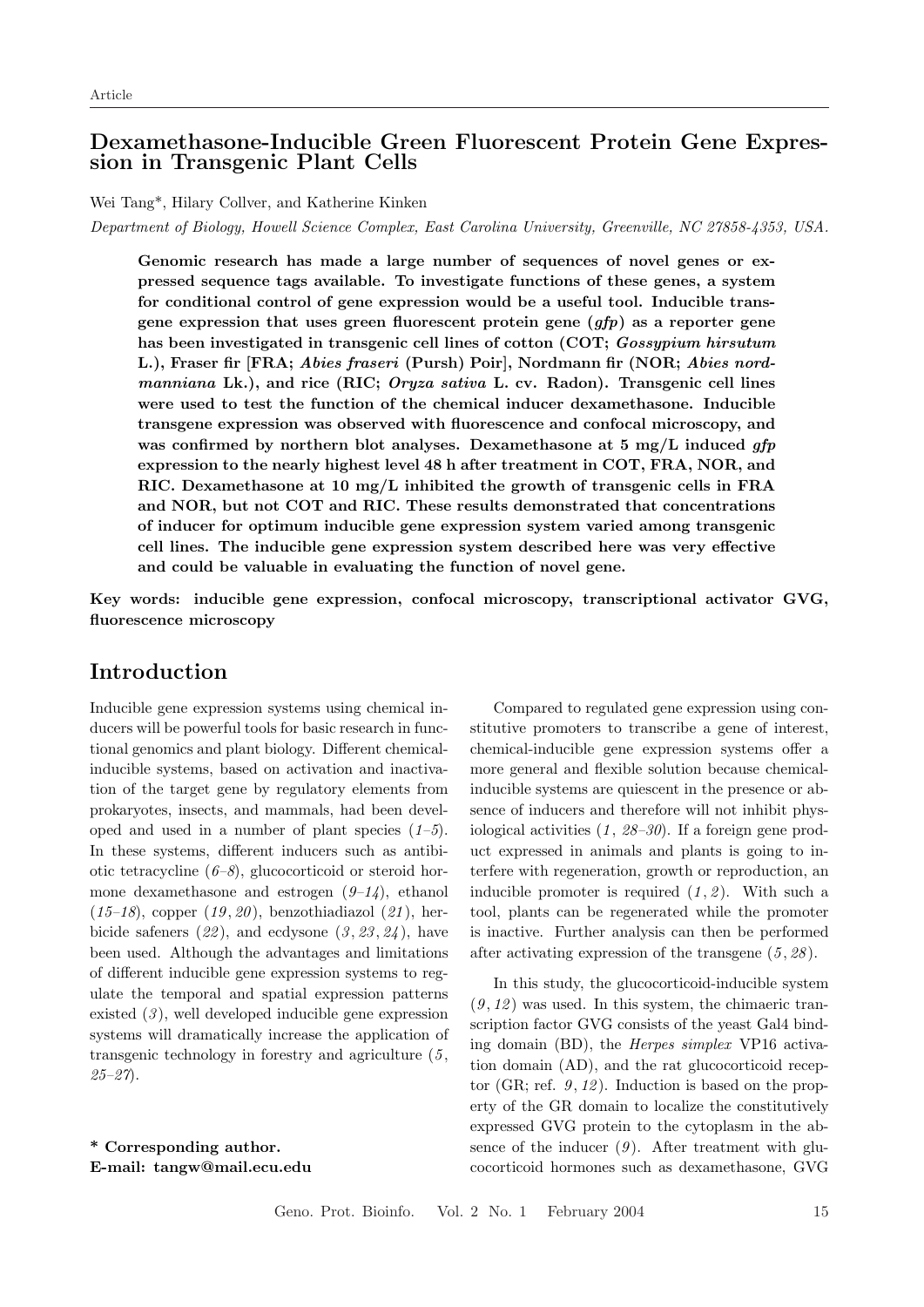is transferred to the nucleus and interact with GVG recognition sites cloned upstream of the targeting gene and activate transcription of the targeting gene  $(12, 31)$ . The GVG-regulated gene expression has been reported to be rapidly inducible and its control is very tight  $(9, 12)$ .

Although the GVG inducible gene expression system has been investigated extensively in dicotyledonous and monocotyledonous plants such as tobacco, Arabidopsis, and rice  $(9, 12, 32)$ , it was not used to compare the differential gene expression induced by inducers in angiosperms and gymnosperms. We adapted the GVG system for specific use in transgenic angiosperm and gymnosperm cell lines using green fluorescence protein gene (gfp) as a reporter gene. Inducible expression of gfp reporter gene was analyzed qualitatively and quantitatively at different induction levels. Our results suggested that the GVG inducible gene expression system could be useful in studying regulated gene expression ranging from both angiosperm and gymnosperm plant species.

### Results

#### Transgenic cell lines

Cell cultures derived from single callus clones were used to produce transgenic cell lines. Nine cell cultures of cotton (COT; Gossypium hirsutum L.), seven cell cultures of Fraser fir [FRA; Abies fraseri (Pursh)

Poir], nine cell cultures of Nordmann fir (NOR; Abies nordmanniana Lk.), and five cell cultures of rice (RIC; Oryza sativa L. cv. Radon) were infected with the Agrobacterium tumefaciens strain EHA105 containing  $pINDEX3-m-qfp5-ER$  carrying a hygromycin phosphotransferase gene, a chimaeric transcription factor GVG, and a  $m$ -qfp5-ER reporter gene (Figure 1), respectively. Two transgenic cell lines from each species were isolated following selection on medium supplemented with hygromycin. Transgenic cell lines were transferred into fresh proliferation medium weekly for 10-12 weeks to produce more cells. Eight putative transgenic cell lines with hygromycin resistance were initially tested for the presence of the  $m$ -gfp5-ER by PCR. Eight hygromycin-resistant cell lines produced the expected band (816 bp), whereas DNA from nontransformed cell cultures did not yield such a product (Figure 2). Southern hybridization of digested genomic DNA demonstrated that the T-DNA insert was integrated in this eight transgenic cell lines (data not shown). Single copies of transgene were observed from genomic DNA of four transgenic cell lines from COT, FRA, NOR, and RIC (data not shown). GFP expression could not be visualized in all eight cell lines transformed with  $m$ -gfp5-ER due to transcription of  $m$ -gfp5-ER was not activated by GVG transcription factor. Four transgenic cell lines (COT, FRA, NOR, and RIC), each with one copy of the T-DNA insert, were used for future inducible gene expression experiments.



Fig. 1 A linear plasmid map indicating the localization of the different genes, promoters, terminatiors and T-DNA borders. Genes: Hpt-int, hygromycin phosphotransferase gene with a intron from the castor bean Cat-1 gene; GVG, the chimaeric transcription factor consists of the yeast Gal4 binding domain (BD), the *Herpes simplex* VP16 activation domain (AD), and the rat glucocorticoid receptor (GR);  $m\text{-}gfp5\text{-}ER$ , a modified GFP protein with an endoplasmic reticulum targeting sequence. Promoters: 4UAS, the promoter containing four copies of the GAL4 UAS (upstream activation sequence) and the  $-46$  to  $+1$  region of the 35S promoter; 35S Pro, the cauliflower mosaic virus 35S promoter. Terminators: 35S Ter, the terminator of the CaMV 35S transcription unit; TE9, the poly(A) addition sequence of the pea ribulose biphosphate carboxylase small subunit rbcS-E9; T3A, the poly(A) addition sequence of the pea rbcS-3A. T-DNA borders: LB, left border; RB, right border. Arrows indicate gene translation orientation. The probe used in northern blot analysis of transgenic cell lines is the PCR fragment of the  $m$ -gfp5-ER gene. Binding sites of PCR primers  $gfpr$  and  $gfpf$  are shown as black rectangles, their positions are indicated immediately above the  $m\text{-}gfp5\text{-}ER$  gene, and the predicted product size (816 bp) from  $gfpr$  and  $gfpf$  is shown as a double-headed arrow.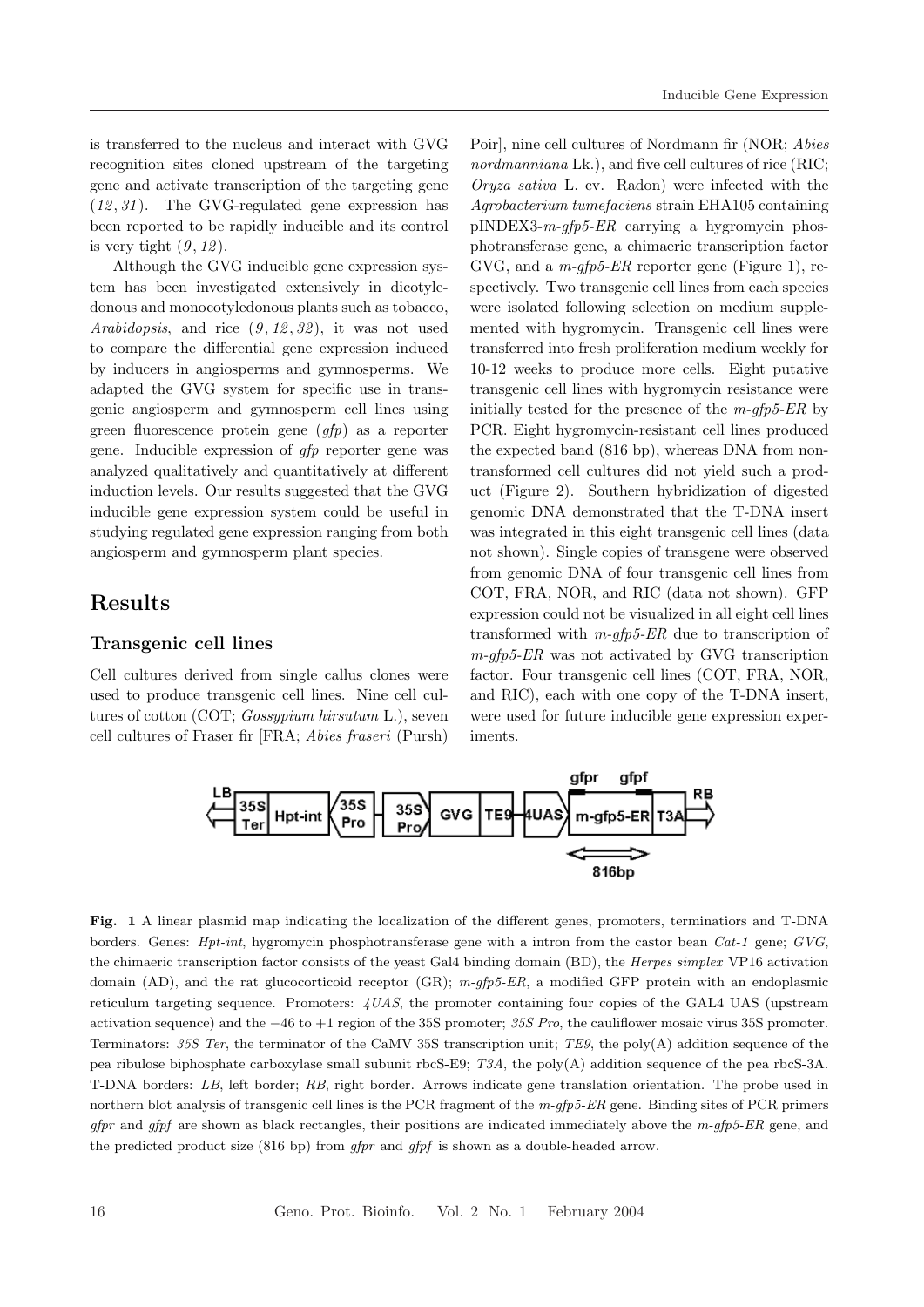

Fig. 2 PCR analysis of DNA isolated from transgenic cell lines. Lane M: 1-Kb DNA molecular markers (Gibco-BRL); lane P: pINDEX3-m-gfp5-ER plasmid control; lane C: non-transgenic cells control; lanes 1-8: transgenic cell lines COT (lanes 1 and 2), FRA (lanes 3 and 4), NOR (lanes 5 and 6), and RIC (lanes 7 and 8), respectively. The presence of the 816-bp band amplified by primers gfpr and gfpf from templates obtained from transgenic cell lines and absence of the 816-bp band amplified by primers gfpr and gfpf from templates obtained from non-transformed control cells indicate that the T-DNA is integrated into the pine genome.

# Dexamethasone-inducible gfp expression in transgenic cells

Four transgenic cell lines (COT, FRA, NOR, and RIC, each of them with a single copy of transgene) were used to test inducible gene expression by different concentrations of dexamethasone (1, 5, and 10 mg/L, respectively). After transgenic cell lines were transferred to liquid medium containing 1, 5, and 10 mg/L dexamethasone, respectively, transgenic cell lines were observed every 4 h with fluorescence microscope in blue light. Inducible gfp activity was first observed at 4 h after treated by 10 mg/L dexamethasone in COT and RIC transgenic cell lines. These transgenic cell lines produced intense green fluorescence upon blue light excitation after 24 h on medium with 1, 5 or 10 mg/L dexamethasone. Expression of  $m$ -gfp5-ER was clearly visible at three concentrations of dexamethasone tested in all four transgenic cell lines. A sample of inducible gfp expression in all four transgenic cell lines 24 h after 5 mg/L dexamethasone treatment was shown as Figure 3. Induction was also analyzed at the RNA level by northern blot analysis (Figure 4). Among samples at 24, 48, and 72 h after treatment with dexamethasone, higher transcripts were observed from all four transgenic cell lines 48 h after treatment of 5 mg/L dexamethasone (Figure 4).



Fig. 3 Fluorescent detection of dexamethasone-induced GFP expression in different transgenic cell lines. A-B: GFP expression induced by 5 mg/L dexamethasone from transgenic cell line COT at 0 h (A) and 24 h (B) after treatment, respectively; C-D: GFP expression induced by 5 mg/L dexamethasone from transgenic cell lines FRA at 0 h (C) and 24 h (D) after treatment, respectively; E-F: GFP expression induced by 5 mg/L dexamethasone from transgenic cell lines NOR at 0 h (E) and 24 h (F) after treatment, respectively; G-H: GFP expression induced by 5 mg/L dexamethasone from transgenic cell lines RIC at 0 h (G) and 24 h (H) after treatment, respectively. No GFP fluorescence was observed in transgenic cell lines without addition of dexamethasone and in non-transformed control (bars  $= 0.1$  mm).

Effect of dexamethasone-mediated induction on cell growth was evaluated in transgenic cell lines. Transgenic cell lines (COT, FRA, NOR, and RIC) were sub-cultured weekly on liquid medium containing 0, 1, 5, and 10 mg/L, respectively. Transgenic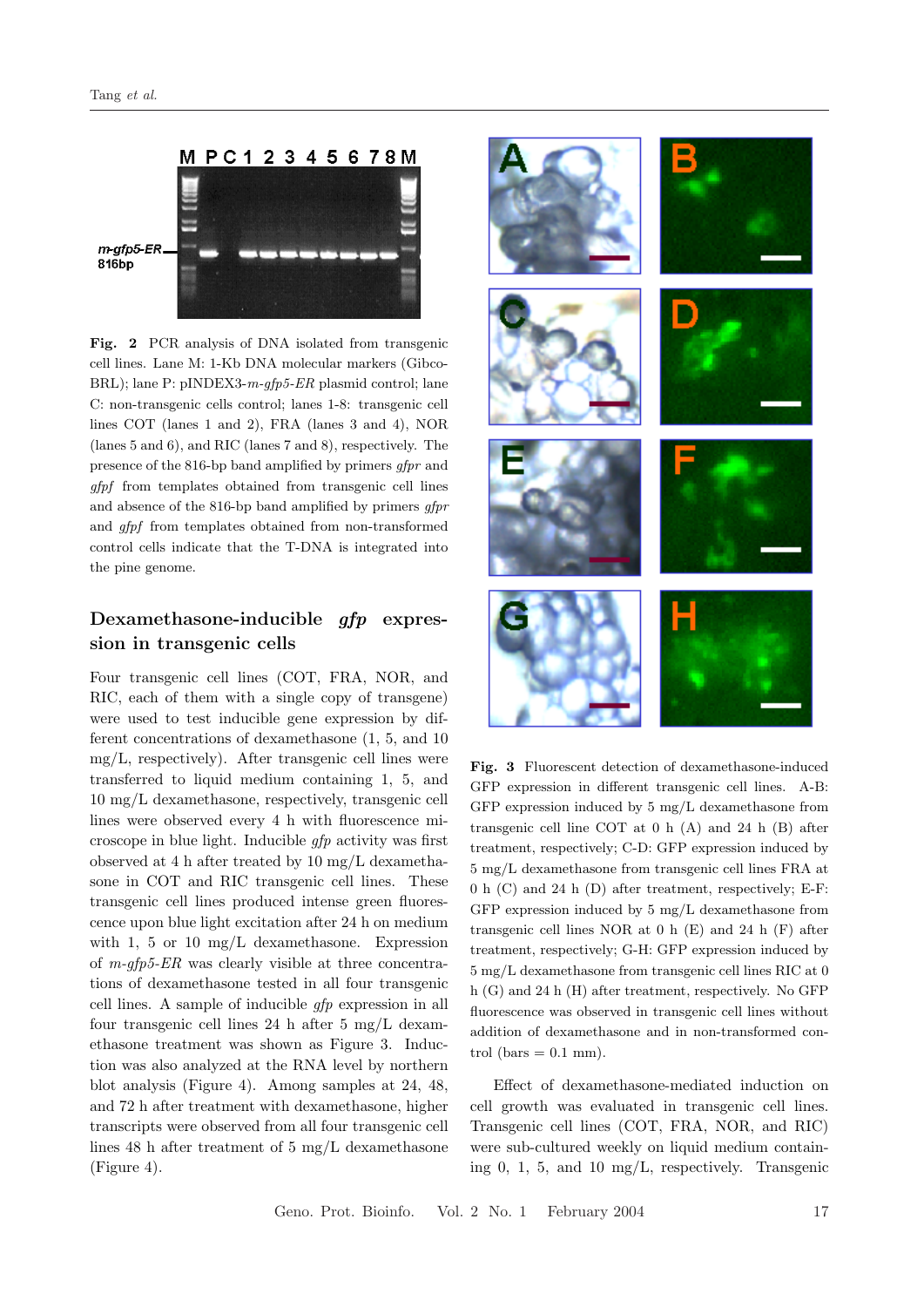

Fig. 4 Northern blot analysis of total RNA from transgenic cell lines. RNA  $(15 \mu g)$  was prepared as described in the experimental protocol section from transgenic cell lines COT, FRA, NOR, and RIC at 24 h, 48 h, and 72 h after treatment of 5 mg/L dexamethasone, respectively, and were hybridized (at  $65^{\circ}$ C) with the 816-bp m-qfp5-ER probe corresponding to the  $m$ -q $fp$ 5-ER gene. The integrity and the amount of RNA applied to each lane were verified by the control of 25S rRNA (lower panel).

cell cultures were harvested at 21 d after treatment with dexamethasone for measurement of fresh weight and dry weight. There are no significant differences in fresh and dry weight increase when 1 or 5 mg/L dexamethasone was applied for all four transgenic cell lines. The results demonstrated that cell growth was not inhibited by the addition of dexamethasone at 1 and  $5 \text{ mg/L}$  (Tables 1 and 2). However,  $10 \text{ mg/L}$  dexamethasone inhibited cell growth of FRA and NOR transgenic cell lines, but did not inhibit growth and development of COT and RIC transgenic cell lines (Tables 1 and 2). This reduction in growth is probably due to the fact that high levels of dexamethasone could potentially have toxic effects on transgenic cell cultures.

### Quantitative analysis of inducible gfp expression

With the confocal microscopy, we have quantitatively determined dexamethasone-inducible transgene expression at different levels of inducer in COT, FRA, NOR, and RIC transgenic cell lines. Transgenic cell lines were sub-cultured on liquid medium with 1, 5, and 10 mg/L dexamethasone, respectively, for 24 h. Confocal images were taken by a LSM 510 Laser Scanning Microscope (Carl Zeiss, Inc., Thornwood, USA)

Table 1 Fresh Weight Increases of Transgenic Cell Lines (mg fresh weight/liter cell cultures/day)\*

| Dexamethasone | Fresh weight increase |                                                             |      |      |  |
|---------------|-----------------------|-------------------------------------------------------------|------|------|--|
| (mg/L)        | <b>COT</b>            | $_{\rm FRA}$                                                | NOR. | -RIC |  |
|               |                       | 7.9 $\pm$ 1.9a 7.5 $\pm$ 2.4a 8.3 $\pm$ 3.7a 9.6 $\pm$ 2.9a |      |      |  |
| 1             |                       | $7.8 + 2.1a$ $7.1 + 2.5a$ $7.9 + 2.5a$ $9.5 + 2.8a$         |      |      |  |
| 5             |                       | $7.8 + 2.2a$ $7.0 + 2.2a$ $7.7 + 3.2a$ $9.3 + 2.5a$         |      |      |  |
| 10            |                       | 7.6 $\pm$ 1.8a 5.1 $\pm$ 1.5b 5.3 $\pm$ 1.7b 9.2 $\pm$ 2.4a |      |      |  |

\*Fresh weight increases (mg fresh weight/liter cell cultures/day) of transgenic cell lines 21 days after treatment by different concentrations of dexamethasone. Data represent the mean  $\pm$  SD. Values followed by different letters are significantly different  $(\alpha=0.05)$  by ANOVA.

Table 2 Dry Weight Increases of Transgenic Cell Lines (mg dry weight/liter cell cultures/week)\*

| Dexamethasone    | Dry weight increase |              |                                                                 |            |  |
|------------------|---------------------|--------------|-----------------------------------------------------------------|------------|--|
| (mg/L)           | COT.                | $_{\rm FRA}$ | NOR.                                                            | <b>RIC</b> |  |
| $\left( \right)$ |                     |              | 9.1 $\pm$ 1.6a 8.1 $\pm$ 1.4a 8.3 $\pm$ 1.5a 9.6 $\pm$ 1.7a     |            |  |
| 1                |                     |              | 8.9 $\pm$ 1.4a 8.0 $\pm$ 1.5a 8.2 $\pm$ 1.2a 9.5 $\pm$ 1.8a     |            |  |
| 5                |                     |              | $8.8 \pm 1.2$ a $8.0 \pm 1.2$ a $8.1 \pm 1.2$ a $9.3 \pm 1.5$ a |            |  |
| 10               |                     |              | 8.7 $\pm$ 1.3a 6.6 $\pm$ 1.3b 6.5 $\pm$ 1.0b 9.2 $\pm$ 1.4a     |            |  |

\*Dry weight increases (mg dry weight /liter cell cultures/week) of transgenic cell lines 21 days after treatment by different concentrations of dexamethasone. Data represent the mean  $\pm$  SD. Values followed by different letters are significantly different  $(\alpha=0.05)$  by ANOVA.

at different times (0, 12, 24, 36, 48, and 72 h, respectively) after treatment of dexamethasone, and an example was shown in Figure 5A-F. Quantitative fluorescence intensities (arbitrary unit) were determined from the confocal images. As shown in Figure 6, inducible  $m$ -gfp5-ER activities ranged between 52 (NOR transgenic cells at 1 mg/L dexamethasone) and 151 (RIC transgenic cells at 10 mg/L dexamethasone) arbitrary units of fluorescence intensity, with the higher fluorescence from transgenic cell lines on medium supplemented with 10 mg/L dexamethasone in all four transgenic cell lines (Figure 6). In the absence of dexamethasone, no m-gfp5-ER activity could be detected.

Dexamethasone-inducible gene expression was also quantitatively analyzed at different times (24, 48, and 72 h) after treatment with inducer in four transgenic cell lines, respectively. Transgenic cell lines (COT, FRA, NOR, and RIC) were transferred to medium containing 10 mg/L dexamethasone and cul-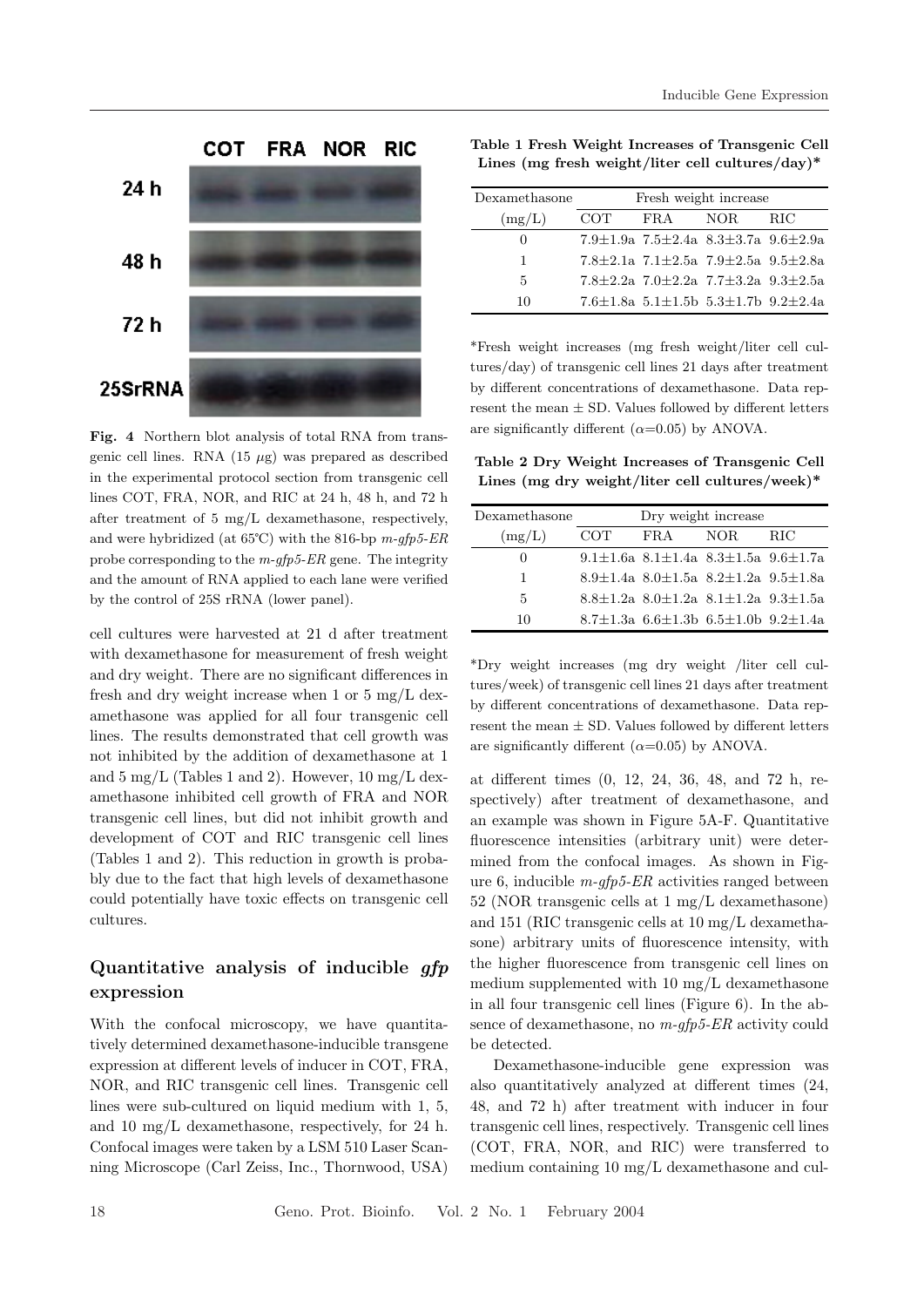

Fig. 5 Confocal images of GFP expression in transgenic cell line RIC at 0 (A), 12 (B), 24 (C), 36 (D), 48 (E), and 72 (F) h at induction levels of 5 mg/L dexamethasone. No GFP fluorescence was detected in transgenic cell line without inducer.



Fig. 6 Quantitative analysis of GFP fluorescence from different transgenic cell lines COT, FRA, NOR, and RIC at different induction levels of dexamethasone (1, 5, and  $10 \text{ mg/L}$ , respectively. Quantitative fluorescence is expressed as intensity (arbitrary units). GFP fluorescence was detected 48 h after addition of inducer. No GFP fluorescence was detected in transgenic cell line without inducer. Experiments were repeated three times, and each replicate consisted of 30 cells. Values represent the means  $\pm$  SD.

tured for 24, 48, and 72 h, respectively, prior to GFP fluorescence measurements. No GFP fluorescence was detected in all four transgenic cell lines cultured on medium without addition of dexamethasone. The differences in inducible gfp activity occurred among different transgenic cell lines and times of applying dexamethasone (Figure 7). The highest GFP fluorescence was observed from RIC transgenic cells on medium supplemented with 10 mg/L dexamethasone after 72 h treatment (Figure 7). Compared to transgenic cells grown at 1 and 5 mg/L dexamethasone, transgenic



Fig. 7 Quantitative analysis of GFP fluorescence from different transgenic cell lines COT, FRA, NOR, and RIC at different times of induction (24, 48, and 72 h), respectively. Quantitative fluorescence is expressed as intensity (arbitrary units). Induction level of dexamethasone was 10 mg/L for all four transgenic cell lines. No GFP fluorescence was detected in transgenic cell line without inducer. Experiments were repeated three times, and each replicate consisted of 30 cells. Values represent the means  $\pm$  SD.

cells grown at 10 mg/L dexamethasone showed stronger fluorescence (Figure 6). Clearly, the concentration of inducer and time of induction required to saturate inducible gene expression will be dependent on transgenic cell lines.

# Discussion

Inducible gene expression system would be useful in identifying functions of expressed sequence tags (ESTs) and novel genes produced from genomic research. Although different inducible gene expression systems are available  $(1-3, 27, 33)$ , we have chosen the GVG system  $(9, 12)$  for dexamethasone-mediated transcriptional induction in four transgenic cell lines derived from different gymnosperm and angiosperm species. We used the  $m$ -gfp5-ER reporter gene  $(34)$ to test the inducible GVG system. The  $m\text{-}qfp5\text{-}ER$ reporter gene allows us to identify transgenic cells visually and to determine inducible gene expression quantitatively. In our study, four transgenic cell lines with one copy of  $m$ -gfp5-ER were used to analyze the dexamethasone-inducible gene expression. All four transgenic cell lines showed dexamethasone-inducible  $m$ -gfp5-ER activity 12 h after treatment. The fact that all cell lines were positive indicates that the organization of the T-DNA in the pINDEX3 vectors guarantees a high frequency of transgenic cell lines with an intact T-DNA insertion  $(12)$ . Although different in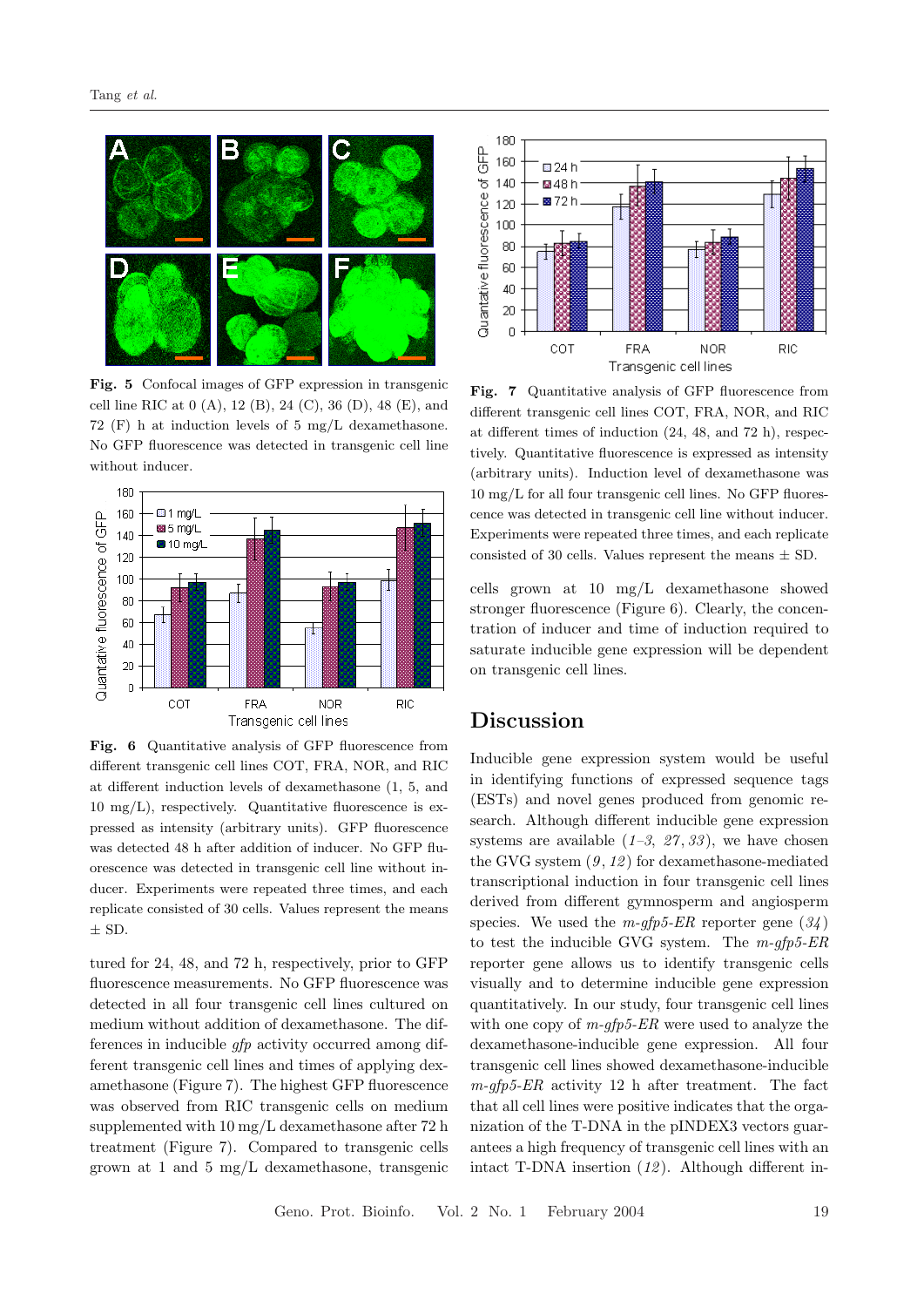ducible gene expressions were observed among transgenic cell lines, our results demonstrated that the widely used *CaMV 35S* promoter is a useful alternative for dexamethasone-inducible gene expression in transgenic cell lines derived from different plant species.

Confocal microscopy of transgenic cell lines showed that the  $4UAS$  sequence upstream of the m $gfp5-ER$  is not recognized by native transcriptional activators within plant cells, because no  $m$ -gfp5-ER activities were detected in the absence of dexamethasone and differential *qfp* expressions were observed under different concentrations of dexamethasone. Our results demonstrated that expression of m-gfp5-ER gene was controlled tightly by dexamethasone. This is in agreement with the results of others in tobacco and Arabidopsis  $(1, 33)$ . In the present investigation, we observed that 5 mg/L dexamethasone was already sufficient to obtain high levels of  $m$ -gfp5-ER induction (Figure 6). Although it has been reported that methylation of UAS sites can interfere with reportergene activation sites in transgenic tobacco plants  $(35)$ , our results demonstrated that the use of the GVG system was not hampered by UAS methylation problems  $(9, 31, 33)$ .

For determining the effects of dexamethasone on cell growth as reported in Kang  $et \ al \ (32)$ , due to the nuclear localization of GVG after dexamethasone treatment, we quantitatively analyzed the fresh weight and dry weight increase of transgenic cells under different concentrations of dexamethasone (Tables 1 and 2). Our results demonstrated that no growth retardation occurred when 1 and 5 mg/L dexamethasone were used. However, decreased cell growth was observed in two transgenic cell lines (FRA and NOR) when 10 mg/L dexamethasone was applied (Tables 1 and 2). Higher concentrations of dexamethasone caused growth retardation in FRA and NOR transgenic cell cultures, but did not influence growth of COT and RIC cell cultures. The fact that the growth retardation derived from 10 mg/L dexamethasone was depended on cell lines demonstrated that optimum inducible gene expression systems varied among plant species. Therefore, selection of transgenic cell lines with a mild GVG phenotype in combination with optimized induction conditions makes this system suitable for different plant species  $(12)$ . The system can nevertheless have useful applications and GVG effects can be minimized by careful adjustment of the induction conditions. Our results also demonstrated that quantitative analysis of GFP fluorescence based on

confocal images of transgenic cells provided a reliable way to identify differentially inducible gene expression in transgenic plant cells.

# Materials and Methods

#### Plasmid constructs

The pINDEX3 binary vector  $(12)$  was transferred into NovaBlue competent cells (Novagen, Madison, USA) following the NovaBlue Competent Cells Protocol. Plasmid pINDEX3 was prepared by Wizard Plus Minipreps DNA Purification System (Promega Corporation, Madison, USA), digested by SpeI and XhoI (Promega) at 37℃, respectively, and purified by QI-Aquick Gel Extraction Kit (QIAGEN Inc., Valencia, USA). The  $m$ -gfp5-ER fragments were amplified from plasmid pBIN  $m$ -gfp5-ER (34, 36). The restriction enzyme SpeI and XhoI sites were introduced by PCR with Stratagene's *Pfu* DNA polymerase (Stratagene, Cedar Creek, USA). For amplification of  $m$ -gfp5- $ER$ , the forward primer  $5'-aaacatgatgaqctttaaaqactc$ 3' and the reverse primer 5'-cttcattgtttgatcaccttgcatcc-3 0 (Sigma Chemical, St. Louis, USA) were used. A total of 200 ng of plasmid DNA was used as a template in a  $50-\mu L$  PCR reaction mix. The PCR reaction was programmed as described in Tang et al  $(37)$ . PCR products were digested by SpeI and XhoI (Promega) at 37℃, respectively, and purified by QIAquick Gel Extraction Kit. Ligation of digested and purified insert (30 ng) and vector (90 ng) was conducted in 20  $\mu$ L volume with 2.5 U T4 DNA Ligase (Roche Applied Science, Roche Diagnostics Corporation, Indianapolis, USA) at 16℃ for 16 h. 1  $\mu$ L of ligation products was used to transform 20  $\mu$ L NovaBlue competent cells. Plasmid pINDEX3- $m$ -gfp5-ER prepared by Wizard Plus Minipreps DNA Purification System was introduced into Agrobacterium tumefaciens EHA105 competent cells by electroporation (Bio-Rad Laboratories, Hercules, USA).

# Transformation of cultured cells and dexamethasone treatments

Cell cultures were prepared as described in Tang et al  $(38)$ . Cell cultures of Fraser fir and Nordmann fir were used for Agrobacterium-mediated transformation as previously described  $(37)$ . Cell cultures of cotton were used for Agrobacterium-mediated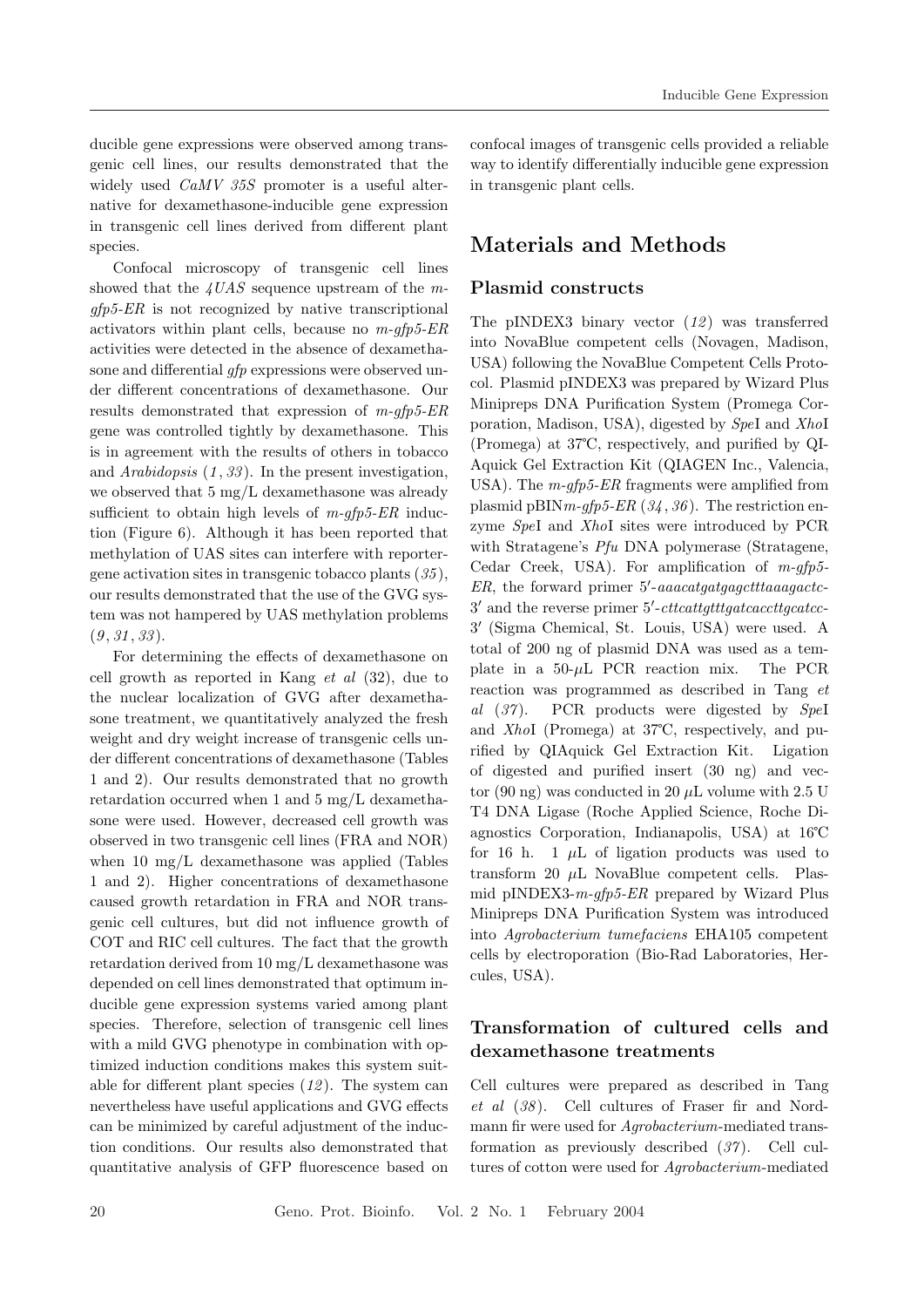transformation as previously described by Sunilkumar and Rathore  $(39)$ . Cell cultures of rice were used for Agrobacterium-mediated transformation as previously described  $(40, 41)$ . Transformation experiments were done three days after cell suspension cultures were transferred to fresh liquid medium. Agrobacterium tumefaciens EHA105 grown to an optical density  $OD_{600}$  nm = 0.8–1.0) in 3 mL of YEP broth  $(42)$ , were centrifuged and re-suspended in liquid medium, then used to infect plant cells for 15 min. The infected plant cells were co-cultivated for 2 d. Agrobacterium was removed from plant cell cultures by washing with 500 mg/L Timentin (ticarcillin/clavulanic acid 3:0.1, SmithKline Beecham, Philadelphia, USA) solution for 15 min. The plant cell cultures were then transferred to fresh liquid medium containing 500 mg/L Timentin and subcultured every three days for 10 times. Cells derived from transformed cell suspension cultures were incubated in 150 rpm shaker in the dark at room temperature (25℃). After five weeks, putative transformants were transferred to a fresh hygromycin-containing medium. After six weeks, the cultures were actively producing 50-100 mg of tissue in 1 L cultures each week, and they were then used to prepare DNA for PCR and Southern blot analysis.

Transgenic cell lines (COT, FRA, NOR, and RIC) confirmed by PCR and Southern blot analysis were used for inducible gene expression experiments. Transgenic cell lines were grown in liquid medium for 3 d, and were then transferred into fresh liquid medium supplemented with different concentration of dexamethasone (1, 5, and 10 mg/L, respectively) for 24 h. Dexamethasone (Sigma Chemical, St. Louis, MO, USA) was stored as 100 mM solution in dimethyl sulfoxide (DMSO) at –20℃. Cells were then washed and transferred into fresh liquid medium. At 24, 48, and 72 h after treatment of dexamethasone, cell cultures were harvested for quantitatively fluorescent microscopy, and for northern blot analysis. At the 21st day after treatment of dexamethasone, cell cultures were harvested by centrifuging at 8,000 rpm for 15 min for the measurement of fresh weight. Then cell cultures were dried at 85℃ for 3 d for the measurements of dry weight  $(43)$ .

### Polymerase chain reaction and Southern blot analyses of transgenic cultures

Genomic DNA was isolated from 500 mg cell cultures using a Genomic DNA Isolation Kit (Sigma)

following the manufacturer's protocol. For amplification of  $gfp$ , the forward primer  $(gfpf)$  5'aaacatgatgagctttaaagactc-3<sup>0</sup> and the reverse primer (gfpr)  $5'-cttcattgttata tacacttgcat-3'$  were used. A total of 200 ng genomic DNA was used as a template in a  $50-\mu L$  PCR reaction mix. The PCR mixture consisted of 200  $\mu$ M each of dATP, dCTP, dGTP, dTTP, 35 pmol of each primer, 2.5 U Taq DNA polymerase (Promega), 1.5 mM MgCl<sub>2</sub>, and 5  $\mu$ L 10 $\times$  buffer [500 mM KCl, 100 mM Tris-HCl (pH 9.0 at 25℃), 1% Triton X-100, 15 mM  $MgCl<sub>2</sub>$ . The PCR conditions were 95℃ for 5 min followed by 29 cycles at 95℃ for 60 s, 57℃ for 40 s, and 72℃ for 90 s. Cycling was followed with a final incubation of 72℃ for 10 min. PCR products were separated by electrophoresis on 1.1% agarose gels in  $1 \times$  TAE buffer  $(42)$  and were detected by UV light after staining with 0.1% ethidium bromide. A molecular marker of 1-Kb (Gibco-BRL, Gaithersburg, USA) was used. Southern blot analysis was conducted as previously described  $(37)$ .

### RNA isolation and northern blot analysis

Total RNA was isolated from 2 g transgenic cell cultures using RNeasy Plant Mini Kit (QIAGEN). Electrophoresis and northern blotting of RNAs were performed as described by Tang and Tian  $(44)$ . Baked blots were pre-hybridized in 1 M NaCl, 1% SDS, 10% dextran sulphate and 50  $\mu$ g/mL denatured herring sperm DNA at 64°C, washed with  $0.1 \times$  SSPE ( $1 \times$ SSPE is 180 mM NaCl, 10 mM  $NaH_2PO_4$ , 1 mM EDTA, pH  $6.5$ ),  $0.5\%$  SDS at  $45^{\circ}$ C, and graphed. Digoxigenin (DIG)-Labelling m-gfp5-ER DNA (816 pb; Roche) was used as hybridization probes. Equal loading of RNA samples was verified on the control of 25S rRNA.

### Qualitative and quantitative analysis of inducible gfp expression

Transgenic cells was observed with a stereo dissecting microscope equipped with a fluorescence module consisting of a 100-W mercury lamp and GFP Plus excitation and emission filters (Leica, Heerbrugg, Switzerland). This system (excitation filter 480 nm; dichroic mirror 505 nm LP; barrier filter 510 nm LP) permits visualization of GFP following excitation by blue light. Transgenic cells treated with different concentrations of dexamethasone and at different times of induction were observed. For quantitative fluorescence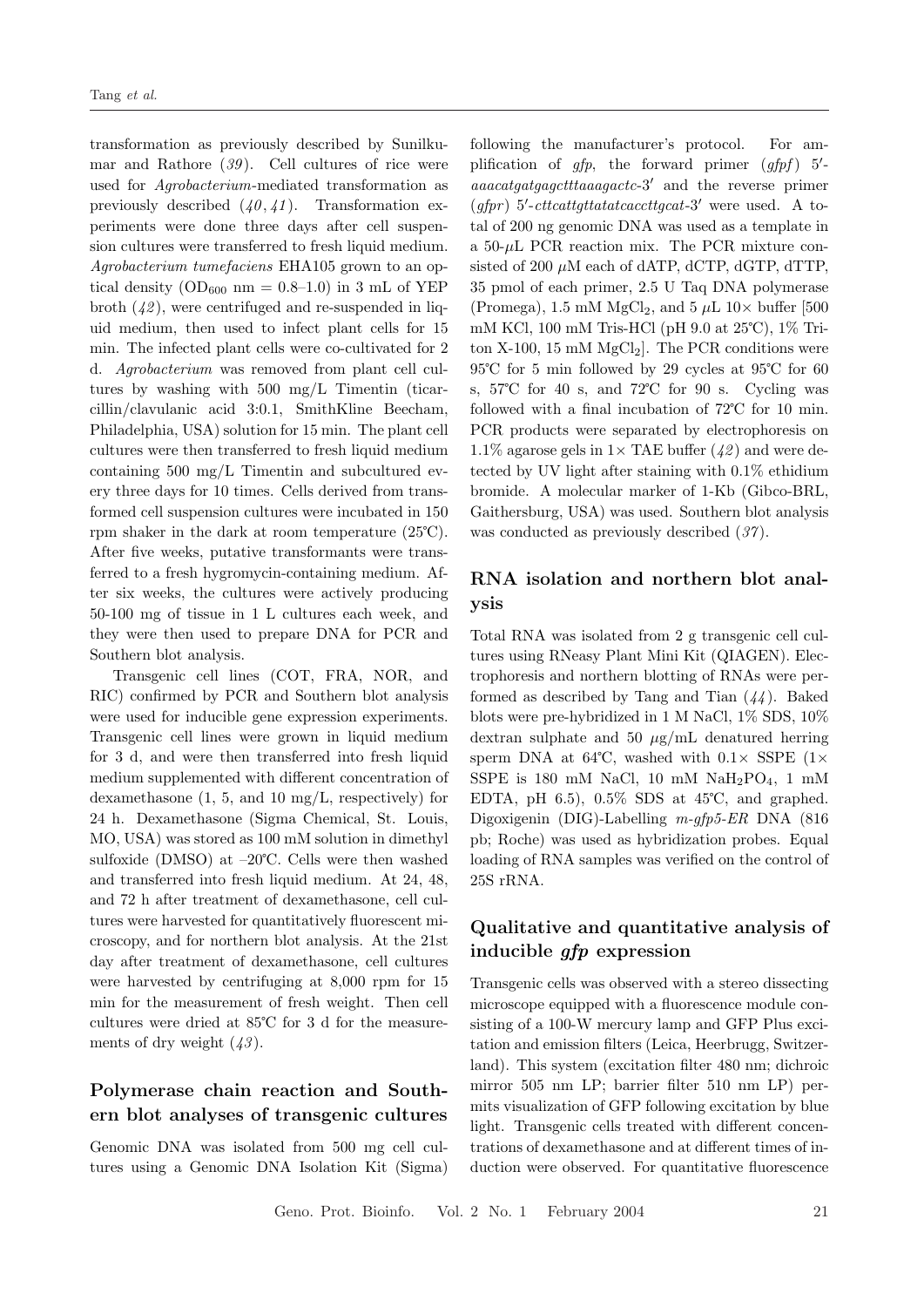determinations of m-gfp5-ER activity, transgenic cells were examined with a LSM 510 Laser Scanning Microscope (Carl Zeiss, Inc., Thornwood, USA) using excitation with the 488-nm Argon laser line and detection of emitted light of 520 nm. The confocal images of  $m$ -gfp5-ER expression cells were created in the Expert Mode. Fluorescence intensities (arbitrary unit) of different samples were calculated from confocal images with the Zeiss LSM Image Examiner software. The fluorescence level was quantified separately for the whole cell by circumscribing the respective area as a region of interest. Background correction was applied by deducing fluorescence levels in a neighboring non-transgenic cell. Fifty to 100 cells were used for each sample.

# Acknowledgements

The authors are grateful to Dr. P. B. F. Ouwerkerk and Dr. A. H. Meijer (Leiden University, The Netherlands) for the gift of the vector pINDEX3, to Dr. C. N. Stewart and Dr. J. Haseloff for providing us with the  $m\text{-}qfp5\text{-}ER$  constructs, and to Dr. D. Weidner (The Flow Cytometry-Confocal Microscopy Core Facility, the Brody School of Medicine, East Carolina University, NC 27858, USA) for technical assistance with confocal microscopy for imaging and quantitative analysis of green fluorescence. We thank K. S. Rathore for providing us with the cotton and rice calluses.

# References

- 1. Aoyama, T. 1999. Glucocorticoid-inducible gene expression in plants. In Inducible gene expression in plants (ed. Reynolds, P.H.S), pp.43-59. CAB International, Wallingford, UK.
- 2. Gatz, C. 1999. Use of the Tn10-encoded tetracycline repressor to control gene expression. In Inducible gene expression in plants (ed. Reynolds, P.H.S), pp.11-22. CAB International, Wallingford, UK.
- 3. Padidam, M. 2003. Chemically regulated gene expression in plants. Curr. Opin. Plant Biol. 6: 169-177.
- 4. Reynolds, P.H.S. (ed.) 1999. Inducible gene expression in plants. CAB International, Wallingford, UK.
- 5. Zuo, J. and Chua, N.H. 2000. Chemical-inducible systems for regulated expression of plant genes. Curr. Opi. Biotechnol. 11: 146-151.
- 6. Bohner, S., et al. 1999. Transcriptional activator TGV mediates dexamethasone-inducible and tetracyclineinactivatable gene expression. Plant J. 19: 87-95.
- 7. Love, J., et al. 2002. Differential Top10 promoter regulation by six tetracycline analogues in plant cells. J. Exp. Bot. 53: 1871-1877.
- 8. Weinmann, P., et al. 1994. Achimeric transactivator allows tetracycline-responsive gene expression in whole plants. Plant J. 5: 559-569.
- 9. Aoyama, T. and Chua, N.H. 1997. A glucocorticoidmediated transcriptional induction system in transgenic plants. Plant J. 11: 605-612.
- 10. Bruce, W., et al. 2000. Expression profiling of the maize flavonoid pathway genes controlled by estradiolinducible transcription factors CRC and P. Plant Cell 12: 65-80.
- 11. Moore, I., et al. 1998. A transcription activation system for regulated gene expression in transgenic plants. Proc. Natl. Acad. Sci. USA 95: 376-381.
- 12. Ouwerkerk, P.B.F., et al. 2001. Glucocorticoidinducible gene expression in rice. Planta 213: 370-378.
- 13. Schena, M., et al. 1991. A steroid-inducible gene expression system for plant cells. Proc. Natl. Acad. Sci. USA 88: 10421-10425.
- 14. Zuo, J., et al. 2000. An estrogen receptor-based transactivator XVE mediates highly inducible gene expression in transgenic plants. Plant J. 24: 265-273.
- 15. Caddick, M.X., et al. 1998. An ethanol inducible gene switch for plants used to manipulate carbon metabolism. Nat. Biotechnol. 16: 177-180.
- 16. Junker, B.H., et al. 2003. In plants the alc gene expression system responds more rapidly following induction with acetaldehyde than with ethanol. FEBS Lett. 535: 136-140.
- 17. Salter, M.G., et al. 1998. Characterisation of the ethanol-inducible alc gene expression system for transgenic plants. Plant J. 16: 127-132.
- 18. Sweetman, J.P., et al. 2002. Ethanol vapor is an efficient inducer of the alc gene expression system in model and crop plant species. Plant Physiol. 129: 943-948.
- 19. McKenzie, M.J., et al. 1998. Controlled cytokinin production in transgenic tobacco using a copper-inducible promoter. Plant Physiol. 116: 969-977.
- 20. Mett, V.L., et al. 1993. Copper-controllable geneexpression system for whole plants. Proc. Natl. Acad. Sci. USA 90: 4567-4571.
- 21. Friedrich, L., et al. 1996. Abenzothiadiazole derivative induces systemic acquired resistance in tobacco. Plant J. 10: 61-70.
- 22. DeVeylder, L., et al. 1997. Herbicide safener-inducible gene expression in Arabidopsis thaliana. Plant Cell Physiol. 38: 568-577.
- 23. Martinez, A., et al. 1999. Creation of ecdysone receptor chimeras in plants for controlled regulation of gene expression. Mol. Gen. Genet. 261: 546-552.